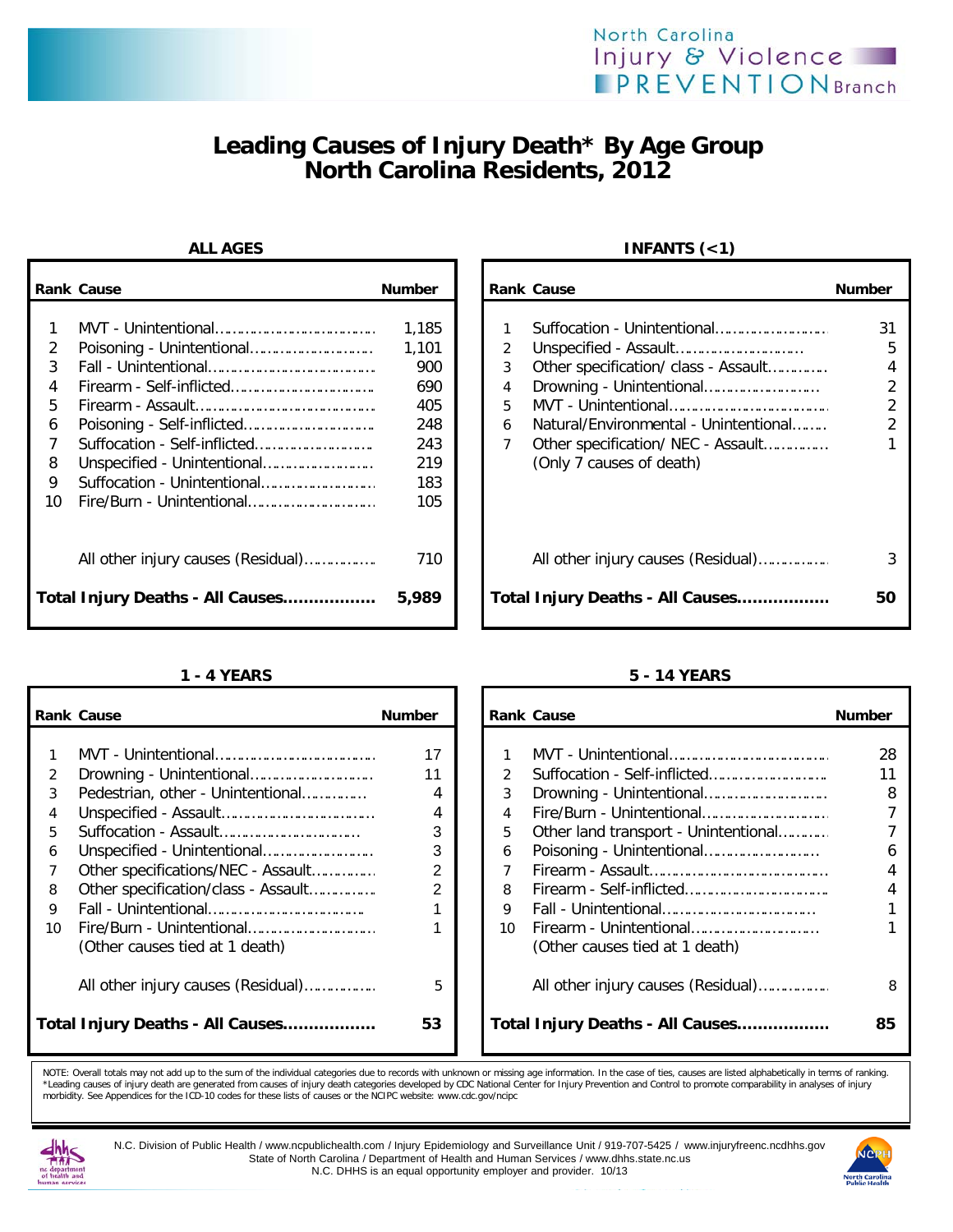



# **Leading Causes of Injury Death\* By Age Group North Carolina Residents, 2012**

|                         | <b>Rank Cause</b>                                                                                           | <b>Number</b>             |                         | <b>Rank Cause</b> |                                                                        | <b>Number</b>                     |
|-------------------------|-------------------------------------------------------------------------------------------------------------|---------------------------|-------------------------|-------------------|------------------------------------------------------------------------|-----------------------------------|
| $\mathcal{P}$<br>3      |                                                                                                             | 223<br>120<br>101<br>71   | 2<br>3<br>4             |                   |                                                                        | 489<br>383<br>184<br>167          |
| 5.<br>6<br>8<br>9<br>10 |                                                                                                             | 43<br>15<br>11<br>10<br>9 | 5.<br>6<br>8<br>9<br>10 |                   |                                                                        | 11C<br>69<br>20<br>19<br>18<br>17 |
| 10                      | Pedestrian, other - Unintentional<br>All other injury causes (Residual)<br>Total Injury Deaths - All Causes | 42<br>659                 |                         |                   | All other injury causes (Residual)<br>Total Injury Deaths - All Causes | 143<br>1,619                      |

|    | <b>Rank Cause</b>                  | <b>Number</b> |    | <b>Rank Cause</b>                     | <b>Number</b> |
|----|------------------------------------|---------------|----|---------------------------------------|---------------|
|    |                                    |               |    |                                       |               |
|    |                                    | 459           |    |                                       | 756           |
|    |                                    | 346           | 2  |                                       | 186           |
|    |                                    | 282           | 3  |                                       | 166           |
| 4  |                                    | 141           | 4  |                                       | 166           |
| 5. |                                    | 116           | 5. |                                       | 105           |
| 6  |                                    | 77            | 6  |                                       | 45            |
|    |                                    | 69            |    |                                       | 42            |
| 8  |                                    | 43            | 8  |                                       | 29            |
| 9  |                                    | 36            | 9  | Natural/Environmental - Unintentional | 20            |
| 10 |                                    | 36            | 10 |                                       | 19            |
|    | All other injury causes (Residual) | 227           |    | All other injury causes (Residual)    | 155           |
|    | Total Injury Deaths - All Causes   | 1,832         |    | Total Injury Deaths - All Causes      | 1,689         |

## **15 - 24 YEARS 25 - 44 YEARS**

| Cause                              | <b>Number</b> |               | <b>Rank Cause</b>                  | <b>Number</b> |
|------------------------------------|---------------|---------------|------------------------------------|---------------|
|                                    |               |               |                                    |               |
|                                    | 223           |               |                                    | 489           |
|                                    | 120           | $\mathcal{P}$ |                                    | 383           |
| Poisoning - Unintentional          | 101           | 3             |                                    | 184           |
|                                    | 71            | 4             |                                    | 167           |
| Suffocation - Self-inflicted       | 43            | 5             |                                    | 110           |
| Drowning - Unintentional           | 15            | 6             |                                    | 69            |
|                                    | 11            |               |                                    | 20            |
|                                    | 10            | 8             |                                    | 19            |
| Poisoning - Self-inflicted         | 9             | 9             |                                    | 18            |
| Firearm - Unintentional            |               | 10            |                                    |               |
| Pedestrian, other - Unintentional  |               |               |                                    |               |
| All other injury causes (Residual) | 42            |               | All other injury causes (Residual) | 143           |
| Injury Deaths - All Causes         | 659           |               | Total Injury Deaths - All Causes   | 1,619         |

### **45 - 64 YEARS AGES 65 & OVER**

| Cause                              | <b>Number</b> |               | <b>Rank Cause</b>                     | <b>Number</b> |
|------------------------------------|---------------|---------------|---------------------------------------|---------------|
| Poisoning - Unintentional          | 459           |               |                                       | 756           |
|                                    | 346           | $\mathcal{P}$ |                                       | 186           |
|                                    |               |               |                                       |               |
|                                    | 282           | 3             |                                       | 166           |
| Poisoning - Self-inflicted         | 141           | 4             |                                       | 166           |
|                                    | 116           | 5             |                                       | 105           |
|                                    | 77            | 6             |                                       | 45            |
| Suffocation - Self-inflicted       | 69            | 7             |                                       | 42            |
| Fire/Burn - Unintentional          | 43            | 8             |                                       | 29            |
| Suffocation - Unintentional        | 36            | 9             | Natural/Environmental - Unintentional | 20            |
| Unspecified - Unintentional        | 36            | 10            |                                       | 19            |
| All other injury causes (Residual) | 227           |               |                                       | 155           |
| Injury Deaths - All Causes         | 1,832         |               | Total Injury Deaths - All Causes      | 1,689         |

NOTE: Overall totals may not add up to the sum of the individual categories due to records with unknown or missing age information. In the case of ties, causes are listed alphabetically in terms of ranking<br>\*Leading causes



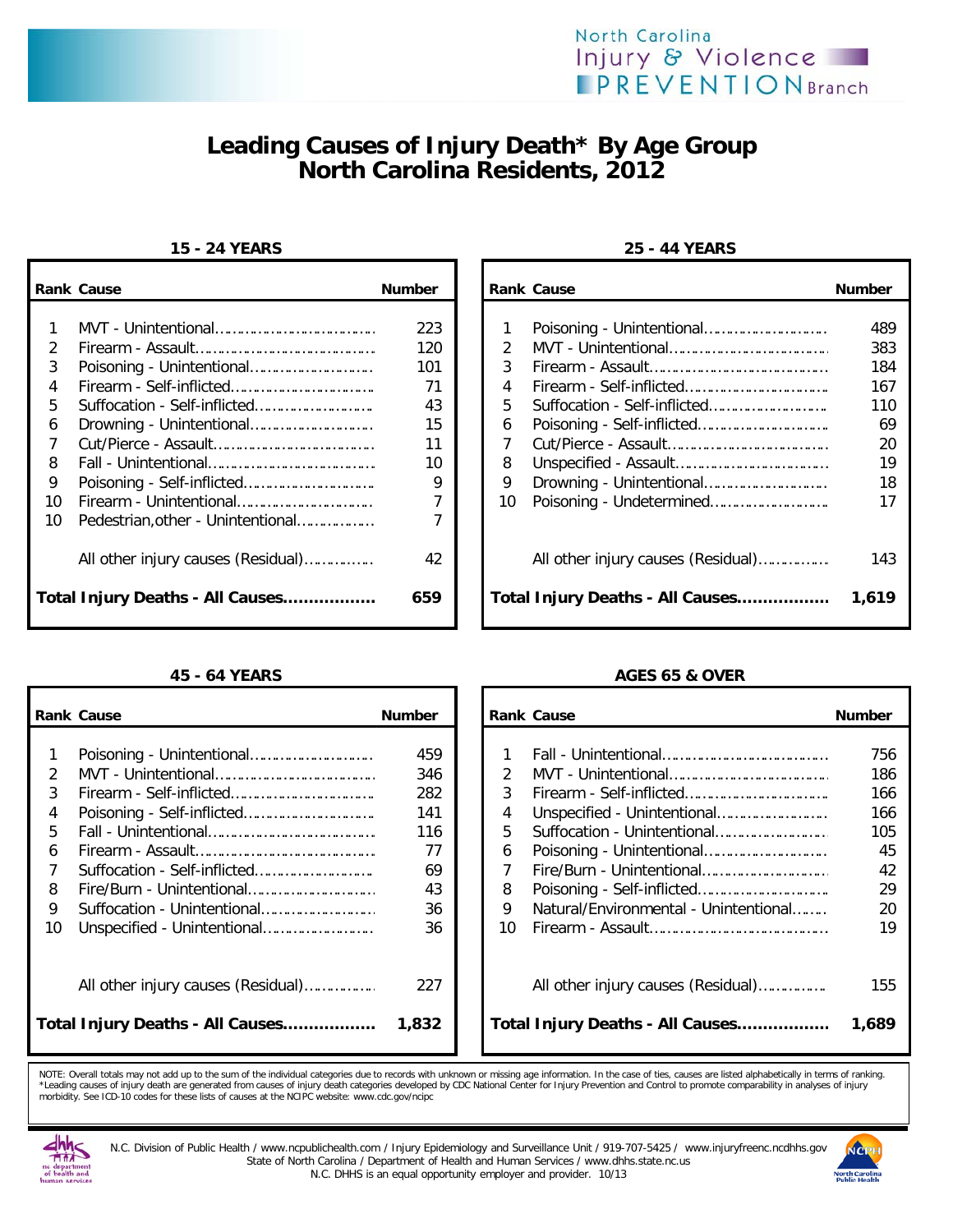## North Carolina Injury & Violence **IPREVENTIONBranch**

## **Leading Causes of Injury Death By Race\* North Carolina Residents, 2012**

Note: Hispanic and Non-Hispanic deaths are listed separately

## **WHITE BLACK**

|    | <b>Rank Cause</b>                  | <b>Number</b> |               | <b>Rank Cause</b> |                                    | <b>Number</b> |
|----|------------------------------------|---------------|---------------|-------------------|------------------------------------|---------------|
|    |                                    | 990           |               |                   |                                    | 280           |
|    |                                    | 861           | $\mathcal{P}$ |                   |                                    | 223           |
| 3  |                                    | 813           | 3             |                   |                                    | 91            |
| 4  |                                    | 642           | 4             |                   |                                    | 81            |
| 5  |                                    | 223           | 5.            |                   |                                    | 45            |
| 6  |                                    | 212           | 6             |                   |                                    | 38            |
|    |                                    | 180           |               |                   |                                    | 35            |
| 8  |                                    | 163           | 8             |                   |                                    | 29            |
| 9  | Suffocation - Unintentional        | 133           | 9             |                   | Suffocation - Self-inflicted       | 22            |
| 10 |                                    | 73            | 10            |                   |                                    | 20            |
|    | All other injury causes (Residual) | 530           |               |                   | All other injury causes (Residual) | 152           |
|    | Total Injury Deaths - All Causes   | 4,820         |               |                   | Total Injury Deaths - All Causes   | 1,016         |

### **AMERICAN INDIAN**

|    | <b>Rank Cause</b>                  | <b>Number</b> |
|----|------------------------------------|---------------|
| 1  |                                    | 35            |
| 2  |                                    | 15            |
| 3  |                                    | 11            |
| 4  |                                    | 4             |
| 5  |                                    | 4             |
| 6  |                                    | 3             |
| 7  | Drowning - Unintentional           | 3             |
| 8  |                                    | 3             |
| 9  | Fire/Burn - Unintentional          | 3             |
| 10 | Unspecified - Unintentional        | 3             |
|    | All other injury causes (Residual) | 14            |
|    | Total Injury Deaths - All Causes   | 98            |

| Cause                              | <b>Number</b> |               | <b>Rank Cause</b>                  | <b>Number</b> |
|------------------------------------|---------------|---------------|------------------------------------|---------------|
|                                    |               |               |                                    |               |
| Poisoning - Unintentional          | 990           |               |                                    | 280           |
|                                    | 861           | $\mathcal{P}$ |                                    | 223           |
|                                    | 813           | 3             |                                    | 91            |
|                                    | 642           | 4             |                                    | 81            |
|                                    | 223           | 5             | Suffocation - Unintentional        | 45            |
| Suffocation - Self-inflicted       | 212           | 6             |                                    | 38            |
| Unspecified - Unintentional        | 180           |               |                                    | 35            |
|                                    | 163           | 8             |                                    | 29            |
| Suffocation - Unintentional        | 133           | 9             | Suffocation - Self-inflicted       | 22            |
| Fire/Burn - Unintentional          | 73            | 10            |                                    | 20            |
| All other injury causes (Residual) | 530           |               | All other injury causes (Residual) | 152           |
| Injury Deaths - All Causes         | 4,820         |               | Total Injury Deaths - All Causes   | 1,016         |

Racial group totals will not add up to overall total because deaths occurring among other races are not included here. Caution should be taken when comparing the number of deaths across racial groupings. Population size varies considerably from one racial group to another. The number of deaths for each group is to a large extent a reflection of that population size. In the case of ties, causes are listed alphabetically in terms of ranking.



N.C. Division of Public Health / www.ncpublichealth.com / Injury Epidemiology and Surveillance Unit / 919-707-5425 / www.injuryfreenc.ncdhhs.gov State of North Carolina / Department of Health and Human Services / www.dhhs.state.nc.us N.C. DHHS is an equal opportunity employer and provider. 10/13